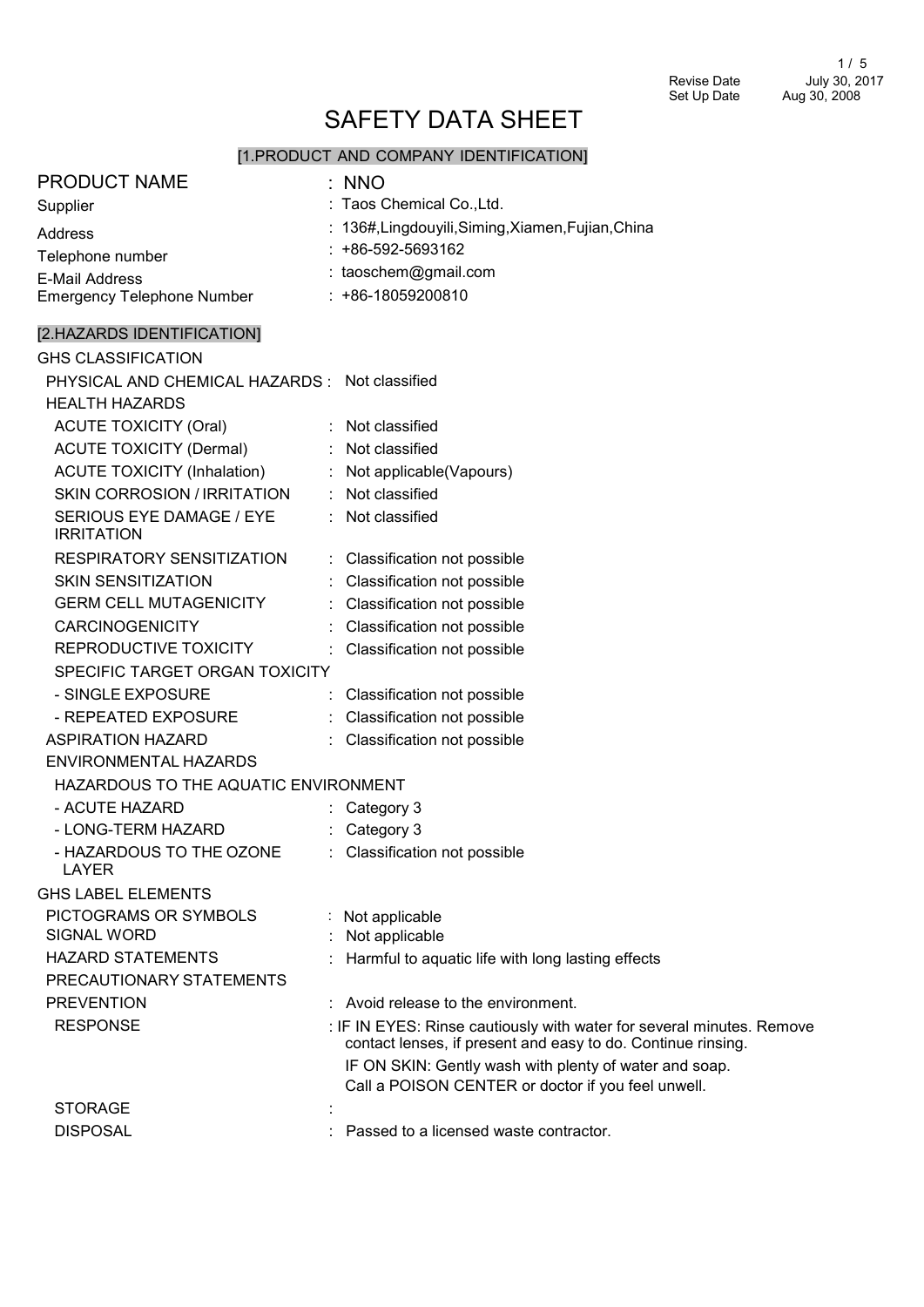| SAFE HANDLING ADVICE                                                           | $:$ Refer to SDS.                                                                                                                                  |                                                                            |               |
|--------------------------------------------------------------------------------|----------------------------------------------------------------------------------------------------------------------------------------------------|----------------------------------------------------------------------------|---------------|
|                                                                                | [3.COMPOSITION / INFORMATION ON INGREDIENTS]                                                                                                       |                                                                            |               |
| <b>SUBSTANCE OR MIXTURE</b>                                                    | : Mixture                                                                                                                                          |                                                                            |               |
| <b>INGREDIENTS AND CONCENTRATION</b><br><b>RANGE</b>                           |                                                                                                                                                    |                                                                            |               |
| Ingredients                                                                    |                                                                                                                                                    | Concentration Range(%)                                                     | <b>CAS RN</b> |
| Naphthalenesulfonic acid, polymer with formaldehyde,<br>sodium salt            |                                                                                                                                                    | 97                                                                         | 9084-06-4     |
| Water                                                                          |                                                                                                                                                    | 3                                                                          | 7732-18-5     |
| [4.FIRST-AID MEASURES] IN                                                      |                                                                                                                                                    |                                                                            |               |
| <b>CASE OF INHALATION</b>                                                      |                                                                                                                                                    | : Remove person to fresh air and keep comfortable for breathing.           |               |
| IN CASE OF SKIN CONTACT                                                        | Gently wash with plenty of soap and water.                                                                                                         |                                                                            |               |
| IN CASE OF EYE CONTACT                                                         | if present and easy to do. Continue rinsing.                                                                                                       | : Rinse cautiously with water for several minutes. Remove contact lenses,  |               |
| IN CASE OF INGESTION                                                           | : Call a POISON CENTER or doctor if you feel unwell.                                                                                               |                                                                            |               |
| [5.FIRE-FIGHTING MEASURES]                                                     |                                                                                                                                                    |                                                                            |               |
| <b>EXTINGUISHING MEDIA</b>                                                     |                                                                                                                                                    | : Powder, alcohol-resistant foam, water spray, carbon dioxide, sand        |               |
| NOT SUITABLE EXTINGUISHING<br><b>MEDIA</b>                                     | No information available                                                                                                                           |                                                                            |               |
| <b>SPECIFIC HAZARDS</b>                                                        | : Produce irritating or toxic gases in a fire.                                                                                                     |                                                                            |               |
| SPECIFIC METHODS                                                               | media. Fight fire from upwind position if possible.                                                                                                | : Keep away from sources of ignition and use appropriate extinguishing     |               |
|                                                                                | with effluent fire extinguishing agents.                                                                                                           | Do not flow the materials causing adverse effects into the environment     |               |
| PROTECTION OF FIRE FIGHTERS                                                    | appropriate to situation.                                                                                                                          | : Use goggles in combination with dust mask, and other protections as      |               |
|                                                                                | oxides. Avoid inhalation of smoke or gases.                                                                                                        | Risk of producing harmful gases such as carbon monoxide and sulfur         |               |
| [6.ACCIDENTAL RELEASE MEASURES]                                                |                                                                                                                                                    |                                                                            |               |
| PERSONAL PRECAUTIONS<br>PROTECTIVE EQUIPMENT AND<br><b>EMERGENCY PROCEDURE</b> | Use mask, goggles and protective gloves.<br>Large spills : Remove person to safety.<br>Ensure adequate ventilation.<br>Treat from upwind position. |                                                                            |               |
| ENVIRONMENTAL PRECAUTIONS                                                      | Avoid release to the environment.                                                                                                                  |                                                                            |               |
| METHODS FOR CLEANING UP                                                        | Prevent dispersion of dust.                                                                                                                        | Sweep or vacuum by dust-explosion-proof type cleaner.                      |               |
| PREVENTION OF SECONDARY<br><b>HAZARDS</b>                                      | No information available                                                                                                                           |                                                                            |               |
| [7.HANDLING AND STORAGE]                                                       |                                                                                                                                                    |                                                                            |               |
| <b>HANDLING</b>                                                                |                                                                                                                                                    |                                                                            |               |
| <b>TECHNICAL MEASURES</b>                                                      | eyewash facility and a safety shower.                                                                                                              | : Facilities storing or utilizing this material should be equipped with an |               |
| <b>PRECAUTIONS</b>                                                             | : Avoid inhalation of fine dust.                                                                                                                   |                                                                            |               |
| SAFE HANDLING ADVICE                                                           | Use an adequate ventilation.<br>Wash thoroughly after handling.                                                                                    | If needed, use personal protective equipment as required.                  |               |
|                                                                                | Prevent generation of dust.<br>This material may cause risk of dust explosion.                                                                     |                                                                            |               |
| <b>STORAGE</b>                                                                 |                                                                                                                                                    |                                                                            |               |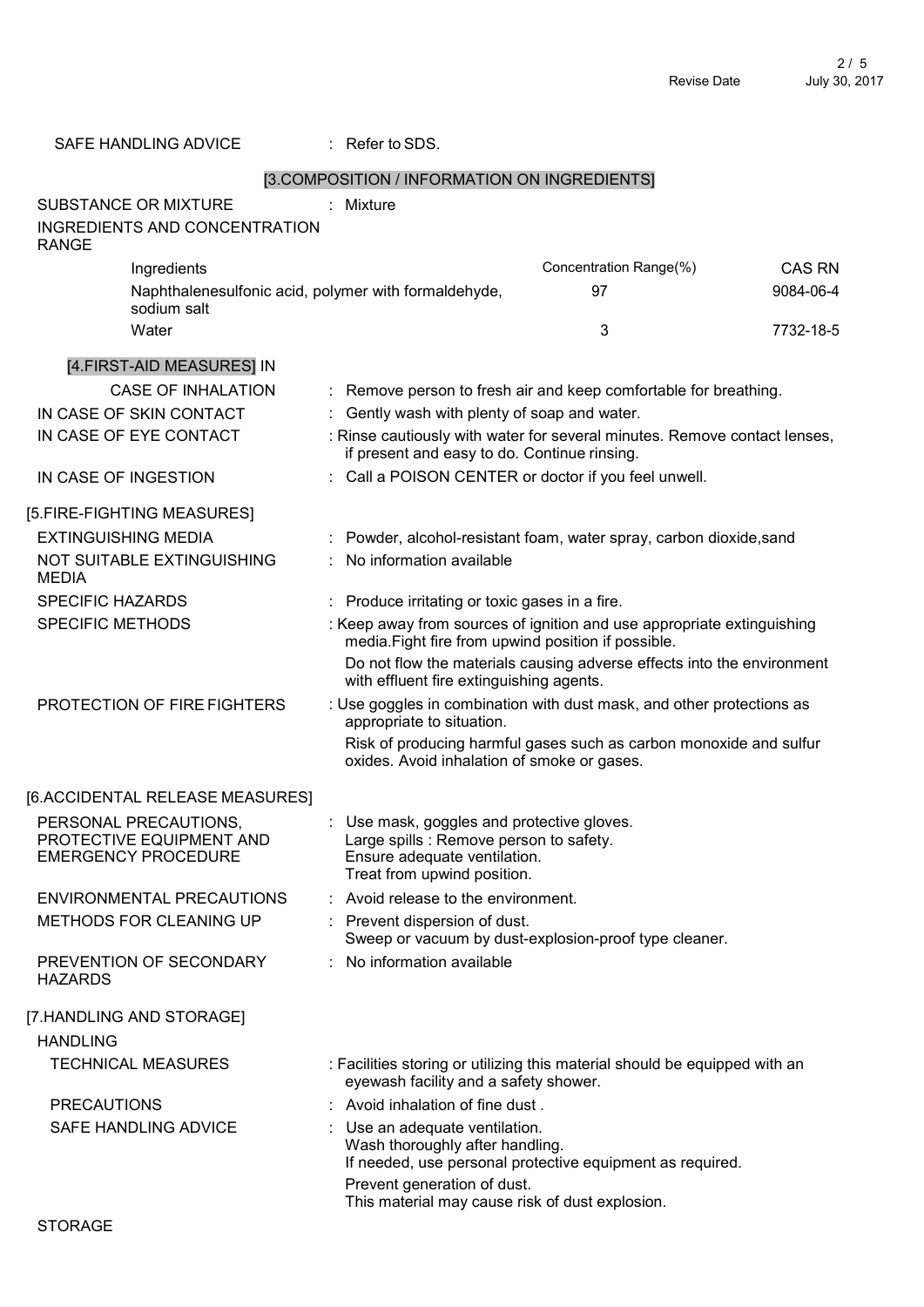| SUITABLE STORAGE CONDITIONS                                                            | : Store container tightly closed in well-ventilated place.                                                          |
|----------------------------------------------------------------------------------------|---------------------------------------------------------------------------------------------------------------------|
| SAFE PACKAGING MATERIALS                                                               | : No information available                                                                                          |
| [8.EXPOSURE CONTROLS / PERSONAL PROTECTION]                                            |                                                                                                                     |
| <b>ENGINEERING MEASURES</b>                                                            | : Facilities storing or utilizing this material should be equipped with an<br>eyewash facility and a safety shower. |
|                                                                                        | Use local exhaust ventilation, in case of generation of dust.                                                       |
| <b>LIMIT VALUES</b>                                                                    |                                                                                                                     |
| <b>ACGIH (TLV)</b>                                                                     | Not established                                                                                                     |
| OSHA (PEL)                                                                             | : Not established                                                                                                   |
| PERSONAL PROTECTIVE EQUIPMENT                                                          |                                                                                                                     |
| RESPIRATORY PROTECTION                                                                 | : Use dust mask, as appropriate to situation.                                                                       |
| <b>HAND PROTECTION</b>                                                                 | : Rubber gloves                                                                                                     |
| <b>EYE PROTECTION</b>                                                                  | Safety glasses with side shield (Safety goggles or Face shield)                                                     |
| SKIN AND BODY PROTECTION                                                               | : Full-body suit                                                                                                    |
| <b>HYGIENE MEASURES</b>                                                                | : No information available                                                                                          |
| [9.PHYSICAL AND CHEMICAL PROPERTIES]                                                   |                                                                                                                     |
| <b>APPEARANCE</b>                                                                      |                                                                                                                     |
| PHYSICAL STATE                                                                         | : Powder                                                                                                            |
| <b>COLOUR</b>                                                                          | : Pale yellow-brown                                                                                                 |
| <b>ODOUR</b>                                                                           | Characteristic odour                                                                                                |
| pH                                                                                     | 7.5<br>(2% solution)                                                                                                |
| SPECIFIC TEMPERATURES / TEMPERATURE RANGES<br>AT WHICH CHANGES IN PHYSICAL STATE OCCUR |                                                                                                                     |
| <b>BOILING POINT</b>                                                                   | : No information available                                                                                          |
| <b>MELTING POINT</b>                                                                   | : No information available                                                                                          |
| <b>FLASH POINT</b>                                                                     | Not applicable                                                                                                      |
| FLAMMABILITY OR EXPLOSIVE PROPERTIES                                                   |                                                                                                                     |
| FLAMMABILITY OR EXPLOSIVE<br><b>LIMITS</b>                                             | : UPPER LIMIT : No information available LOWER LIMIT : No information<br>available                                  |
| <b>VAPOUR PRESSURE</b>                                                                 | : No information available                                                                                          |
| <b>VAPOUR DENSITY</b>                                                                  | No information available                                                                                            |
| DENSITY (SPECIFIC GRAVITY)                                                             | No information available                                                                                            |
| <b>SOLUBILITY</b>                                                                      |                                                                                                                     |
| <b>WATER SOLUBILITY</b>                                                                | : Soluble                                                                                                           |
| SOLVENT SOLUBILITY                                                                     | Poor soluble in lower alcohol.                                                                                      |
| PARTITION COEFFICIENT: n-<br>OCTANOL / WATER (log Pow)                                 | : No information available                                                                                          |
| <b>AUTO-IGNITION TEMPERATURE</b>                                                       | No information available                                                                                            |
| DECOMPOSITION TEMPERATURE                                                              | : No information available                                                                                          |
| <b>ODOUR THRESHOLD</b>                                                                 | No information available                                                                                            |
| <b>EVAPORATION RATE</b>                                                                | No information available                                                                                            |
| FLAMMABILITY (SOLID, GAS)                                                              | No information available                                                                                            |
| <b>VISCOSITY</b>                                                                       | No information available                                                                                            |
| OTHER DATA                                                                             | No information available                                                                                            |
| [10.STABILITY AND REACTIVITY]                                                          |                                                                                                                     |
| <b>CHEMICAL STABILITY</b>                                                              | Stable in general.                                                                                                  |
| POSSIBILITY OF HAZARDOUS                                                               | No information available                                                                                            |

REACTIONS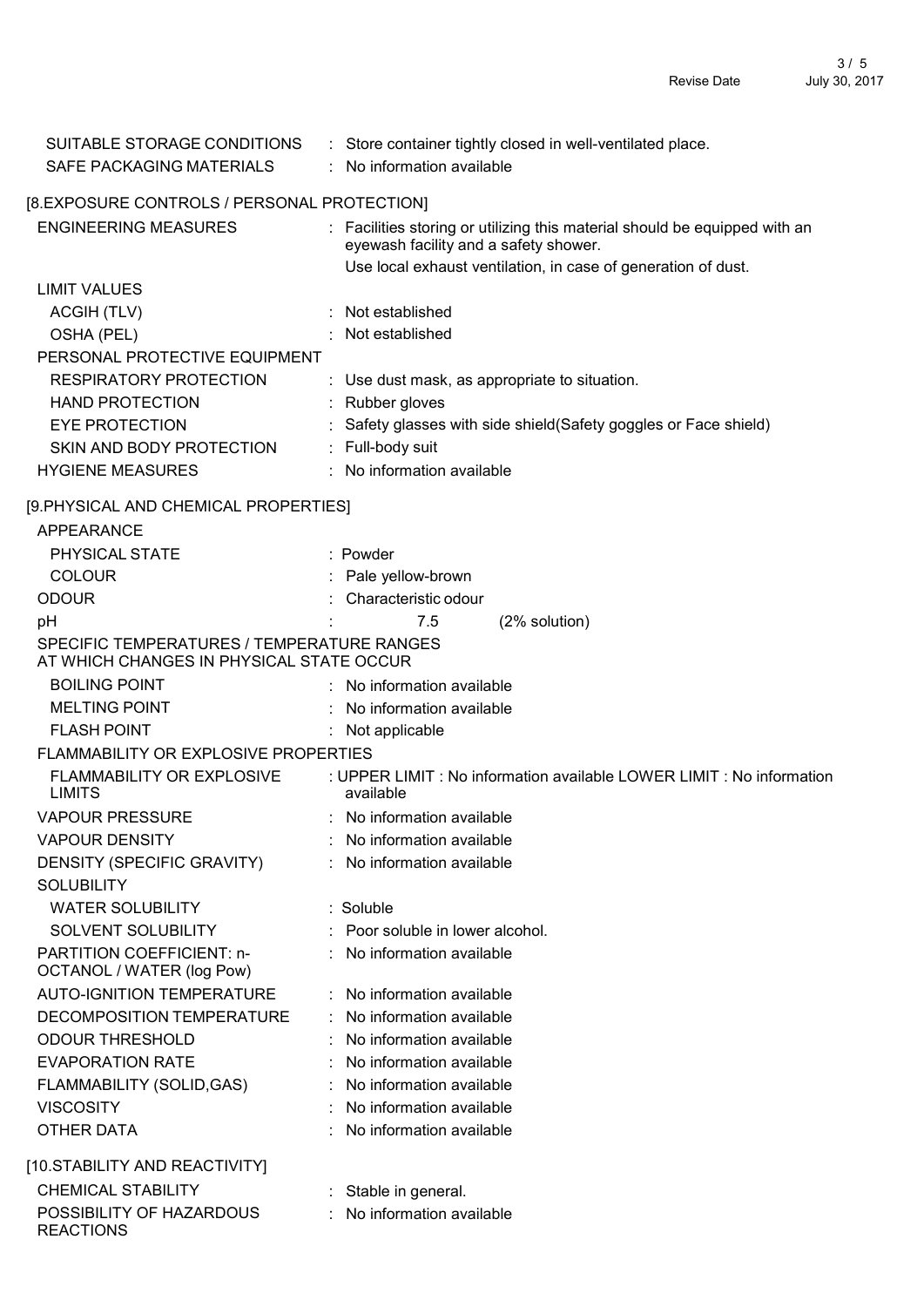| <b>CONDITIONS TO AVOID</b>                 | : No information available                                              |
|--------------------------------------------|-------------------------------------------------------------------------|
| INCOMPATIBLE MATERIALS                     | No information available                                                |
| HAZARDOUS DECOMPOSITION<br><b>PRODUCTS</b> | : No information available                                              |
| <b>OTHERS</b>                              | No information available                                                |
| [11.TOXICOLOGICAL INFORMATION]             |                                                                         |
|                                            |                                                                         |
| <b>ACUTE TOXICITY</b><br>Oral              |                                                                         |
|                                            |                                                                         |
| INFORMATION ON PRODUCT<br>Dermal           | : Rat, LD50 : $3.2$ g/kg                                                |
| <b>INFORMATION ON PRODUCT</b>              | : No information available                                              |
| <b>INFORMATION ON INGREDIENTS</b>          | : No information available                                              |
| Inhalation                                 |                                                                         |
| <b>INFORMATION ON PRODUCT</b>              | : No information available                                              |
| INFORMATION ON INGREDIENTS                 | : No information available                                              |
| <b>SKIN CORROSION / IRRITATION</b>         |                                                                         |
| <b>INFORMATION ON PRODUCT</b>              | : Rabbit, undiluted, 4 hours semi-occluded application test (OECD404) : |
|                                            | Not irritant                                                            |
| SERIOUS EYE DAMAGE / IRRITATION            |                                                                         |
| INFORMATION ON PRODUCT                     | : Rabbit, undiluted, OECD405 : Not classified                           |
| RESPIRATORY OR SKIN SENSITIZATION          |                                                                         |
| <b>RESPIRATORY</b>                         |                                                                         |
| INFORMATION ON PRODUCT                     | : No information available                                              |
| <b>INFORMATION ON INGREDIENTS</b>          | : No information available                                              |
| <b>SKIN</b>                                |                                                                         |
| <b>INFORMATION ON PRODUCT</b>              | : No information available                                              |
| <b>INFORMATION ON INGREDIENTS</b>          | : No information available                                              |
| MUTAGENICITY (GERM CELL MUTAGENICITY)      |                                                                         |
| <b>INFORMATION ON PRODUCT</b>              | : Ames test (TA98, TA100) : Negative                                    |
| INFORMATION ON INGREDIENTS                 | No information available<br>÷.                                          |
| <b>CARCINOGENICITY</b>                     |                                                                         |
| <b>INFORMATION ON PRODUCT</b>              | : No information available                                              |
| <b>INFORMATION ON INGREDIENTS</b>          | No information available                                                |
| <b>IARC</b>                                | : Not listed                                                            |
| <b>NTP</b>                                 | Not listed                                                              |
| EU                                         | Not listed                                                              |
| <b>OSHA</b>                                | Not listed                                                              |
| REPRODUCTIVE TOXICITY                      |                                                                         |
| <b>INFORMATION ON PRODUCT</b>              | : No information available                                              |
| <b>INFORMATION ON INGREDIENTS</b>          | : No information available                                              |
| SPECIFIC TARGET ORGAN TOXICITY             |                                                                         |
| - SINGLE EXPOSURE                          |                                                                         |
| <b>INFORMATION ON PRODUCT</b>              | : No information available                                              |
| <b>INFORMATION ON INGREDIENTS</b>          | No information available                                                |
| - REPEATED EXPOSURE                        |                                                                         |
| INFORMATION ON PRODUCT                     | : No information available                                              |
| <b>INFORMATION ON INGREDIENTS</b>          | : No information available                                              |
| <b>ASPIRATION HAZARD</b>                   |                                                                         |